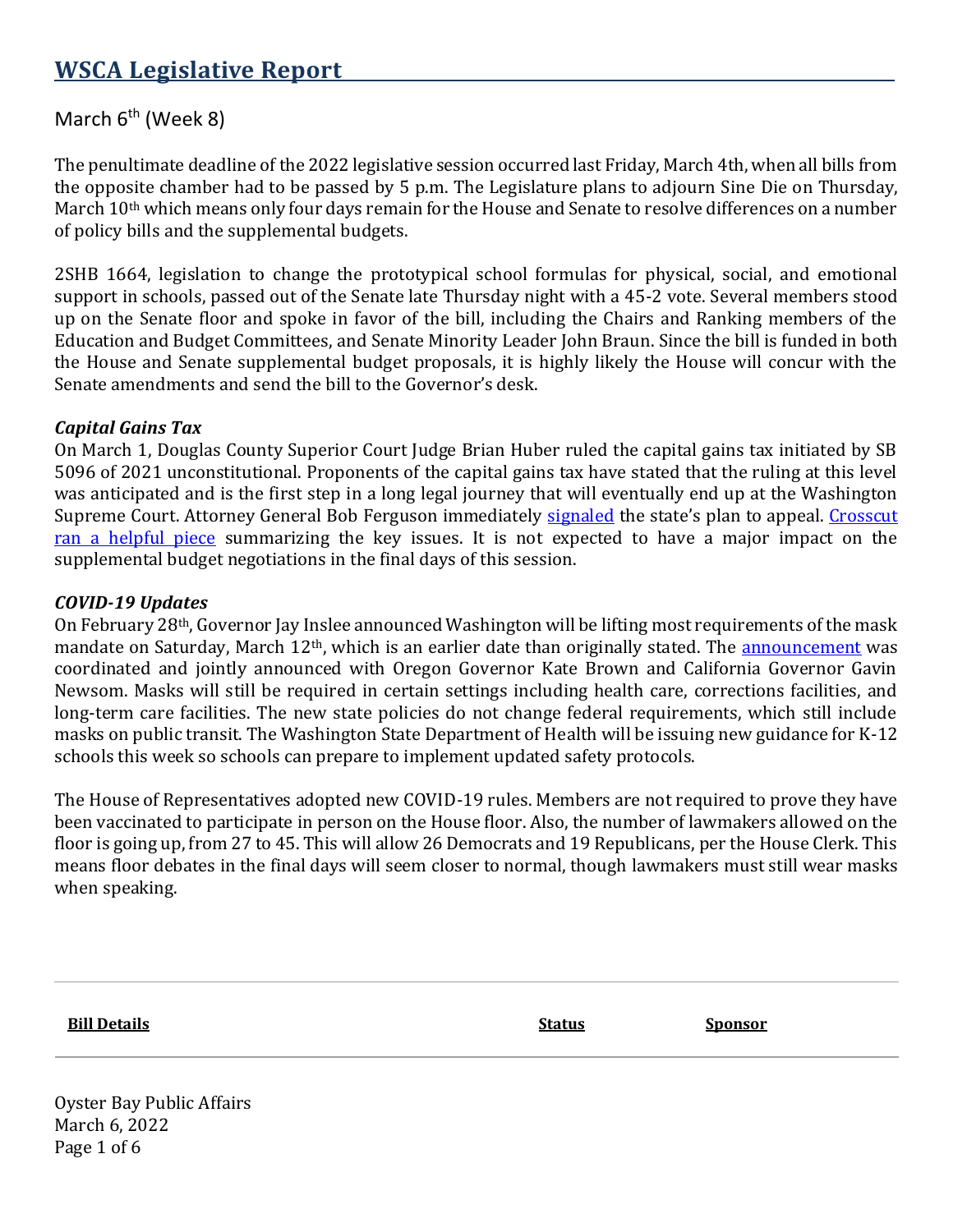| <b>E2SHB</b>                                                                                                                 | <b>High school graduation</b>                                                                                                                                                                                                                                                                                                                                      | <b>Dead</b>  | Stonier    |  |
|------------------------------------------------------------------------------------------------------------------------------|--------------------------------------------------------------------------------------------------------------------------------------------------------------------------------------------------------------------------------------------------------------------------------------------------------------------------------------------------------------------|--------------|------------|--|
| <u>1162</u>                                                                                                                  | Concerning high school graduation credit and pathway options.                                                                                                                                                                                                                                                                                                      |              |            |  |
| <b>SHB 1590</b>                                                                                                              | <b>Enrollment stabilization</b>                                                                                                                                                                                                                                                                                                                                    | S Passed 3rd | Dolan      |  |
| (SSB<br>Concerning enrollment stabilization funding to address enrollment declines due to the COVID-19<br>5563)<br>pandemic. |                                                                                                                                                                                                                                                                                                                                                                    |              |            |  |
| <b>HB1601</b>                                                                                                                | <b>Student homelessness pilot</b>                                                                                                                                                                                                                                                                                                                                  | <b>Dead</b>  | Leavitt    |  |
|                                                                                                                              | Expanding the students experiencing homelessness and foster youth pilot program.                                                                                                                                                                                                                                                                                   |              |            |  |
|                                                                                                                              | <b>Highly capable students</b>                                                                                                                                                                                                                                                                                                                                     | <b>Dead</b>  | Dolan      |  |
| <b>HB1611</b>                                                                                                                | Advancing equity in programs for highly capable students.                                                                                                                                                                                                                                                                                                          |              |            |  |
| 2SHB                                                                                                                         | <b>Schools/support funding</b>                                                                                                                                                                                                                                                                                                                                     | S Passed 3rd | Rule       |  |
| <b>1664</b>                                                                                                                  | Concerning prototypical school formulas for physical, social, and emotional support in schools.                                                                                                                                                                                                                                                                    |              |            |  |
|                                                                                                                              | Work in retirement/schools                                                                                                                                                                                                                                                                                                                                         | <b>Dead</b>  | Bergquist  |  |
| <b>ESHB</b><br><u>1699</u>                                                                                                   | Permitting individuals retired from the public employees retirement system, the teachers retirement<br>system, and the school employees retirement system additional opportunities to work for a school<br>district for up to 1,040 hours per school year while in receipt of pension benefits until July 1, 2025.                                                 |              |            |  |
|                                                                                                                              | Students/COVID-19 pandemic                                                                                                                                                                                                                                                                                                                                         | Dead         | Ortiz-Self |  |
| <b>SHB 1746</b>                                                                                                              | Updating the 2015 report and recommendations for supporting student success through measuring<br>and mitigating community risk and protective predictors since the emergence of the COVID-19<br>pandemic.                                                                                                                                                          |              |            |  |
|                                                                                                                              | School websites/drug info.                                                                                                                                                                                                                                                                                                                                         | <b>Dead</b>  | Callan     |  |
| <b>SHB 1759</b>                                                                                                              | Requiring school districts and other public education entities to make information from the<br>department of health about substance use trends, overdose symptoms and response, and the secure<br>storage of prescription drugs, over-the-counter medications, and firearms and ammunition, available<br>through their websites and other communication resources. |              |            |  |
| <b>E2SHB</b>                                                                                                                 | Dual credit program access                                                                                                                                                                                                                                                                                                                                         | <b>Dead</b>  | Paul       |  |
| <b>1760</b>                                                                                                                  | Expanding access to dual credit programs.                                                                                                                                                                                                                                                                                                                          |              |            |  |
| <b>SHB 1791</b>                                                                                                              | Prof. educator reprimands                                                                                                                                                                                                                                                                                                                                          | <b>Dead</b>  | Harris     |  |
|                                                                                                                              | Concerning reprimands for professional educators.                                                                                                                                                                                                                                                                                                                  |              |            |  |
|                                                                                                                              | <b>Behavioral health/minors</b>                                                                                                                                                                                                                                                                                                                                    | S Passed 3rd | Eslick     |  |
| <b>SHB 1800</b>                                                                                                              | Increasing access to behavioral health services for minors.                                                                                                                                                                                                                                                                                                        |              |            |  |

Oyster Bay Public Affairs March 6, 2022 Page 2 of 6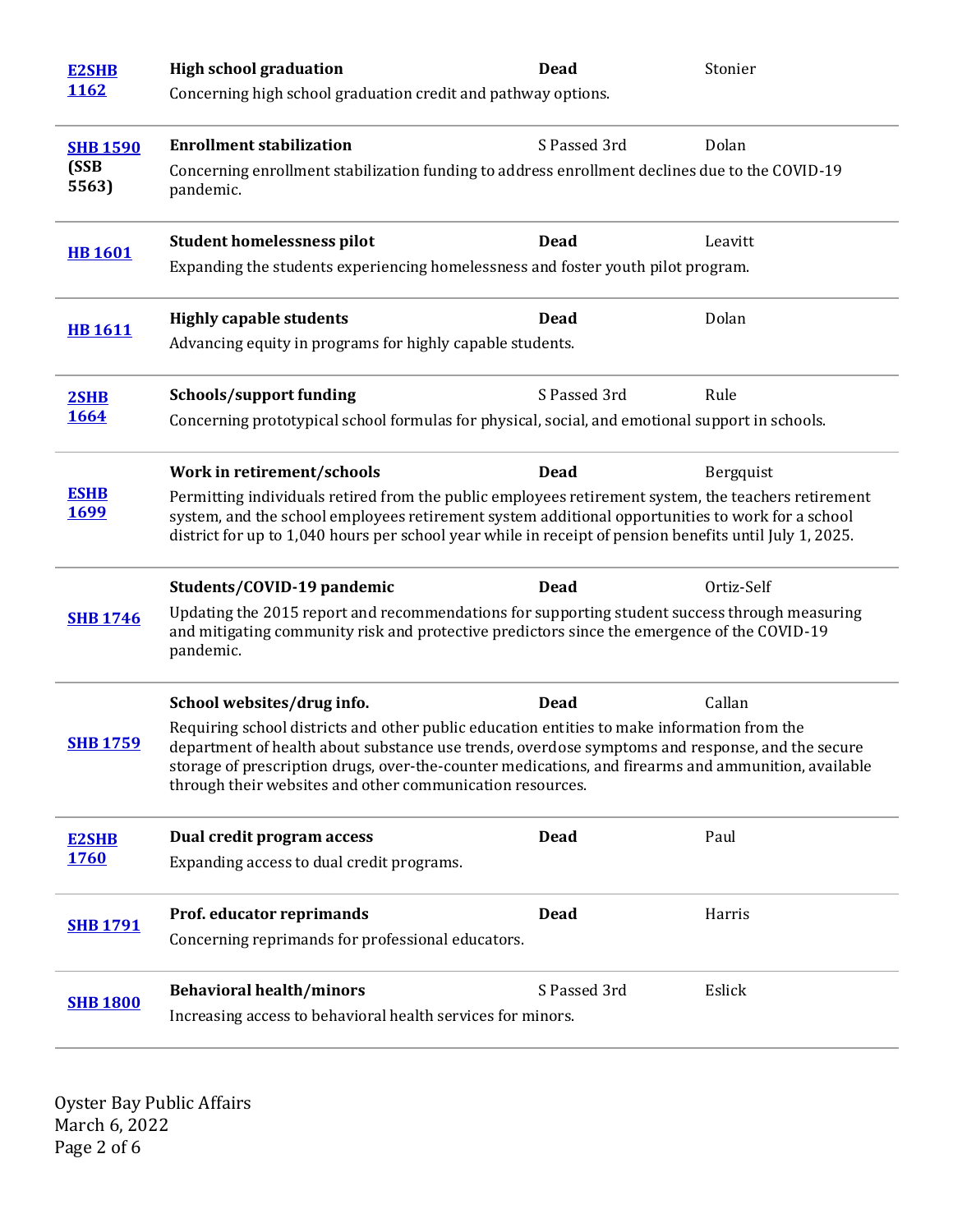| <b>HB1805</b><br>(SB 5797)  | Opportunity scholarship prog<br>Concerning the opportunity scholarship program.                                                                                   | S Passed 3rd  | Paul     |  |
|-----------------------------|-------------------------------------------------------------------------------------------------------------------------------------------------------------------|---------------|----------|--|
| <b>HB 1834</b>              | Student absences/mental hlth<br>Concerning student excused absences for mental health reasons.                                                                    | S Pres Signed | Callan   |  |
| <b>HB1836</b>               | Scholarships/disadv.groups<br>Awarding academic scholarships to members of underprivileged or disadvantaged groups.                                               | Dead          | Shewmake |  |
| <b>SHB 1867</b>             | Dual credit program data<br>Concerning dual credit program data.                                                                                                  | S Passed 3rd  | Paul     |  |
| <b>HB 1883</b>              | <b>Youth lifeline</b><br>Establishing a lifeline for youth and young adults who have experienced or are at risk of entering into<br>public systems of care.       | <b>Dead</b>   | Chopp    |  |
| 2SHB<br><b>1890</b>         | <b>Children behavioral health</b><br>Concerning the children and youth behavioral health work group.                                                              | S Passed 3rd  | Callan   |  |
| <b>HB 1900</b>              | Schools/discrimination, etc.<br>Dead<br>Senn<br>Improving school districts' responses to complaints of discrimination, harassment, intimidation, and<br>bullying. |               |          |  |
| <b>SHB 1941</b>             | <b>Active shooter drills</b><br>Prohibiting active shooter scenarios for school safety-related drills.                                                            | S Passed 3rd  | Walen    |  |
| <b>HB1985</b>               | Schools/support funding                                                                                                                                           | Dead          | Dolan    |  |
| (2SSB)<br>5595)             | Concerning prototypical school formulas for physical, social, and emotional support in schools.                                                                   |               |          |  |
|                             | <b>OSPI</b> basic education funds                                                                                                                                 | <b>Dead</b>   | Rule     |  |
| <b>HB 2000</b>              | Clarifying the duty of the superintendent of public instruction to distribute federal and state basic<br>education funds.                                         |               |          |  |
| <b>HB 2011</b>              | <b>Skill center funding</b>                                                                                                                                       | Dead          | Rule     |  |
|                             | Funding for skill center students for classes in sending school districts with less than 3,000 students<br>and significant participation in skill centers.        |               |          |  |
| <b>HB 2014</b><br>(SB 5905) | <b>Outdoor school</b><br>Establishing the outdoor school for all program.                                                                                         | Dead          | Rule     |  |

Oyster Bay Public Affairs March 6, 2022 Page 3 of 6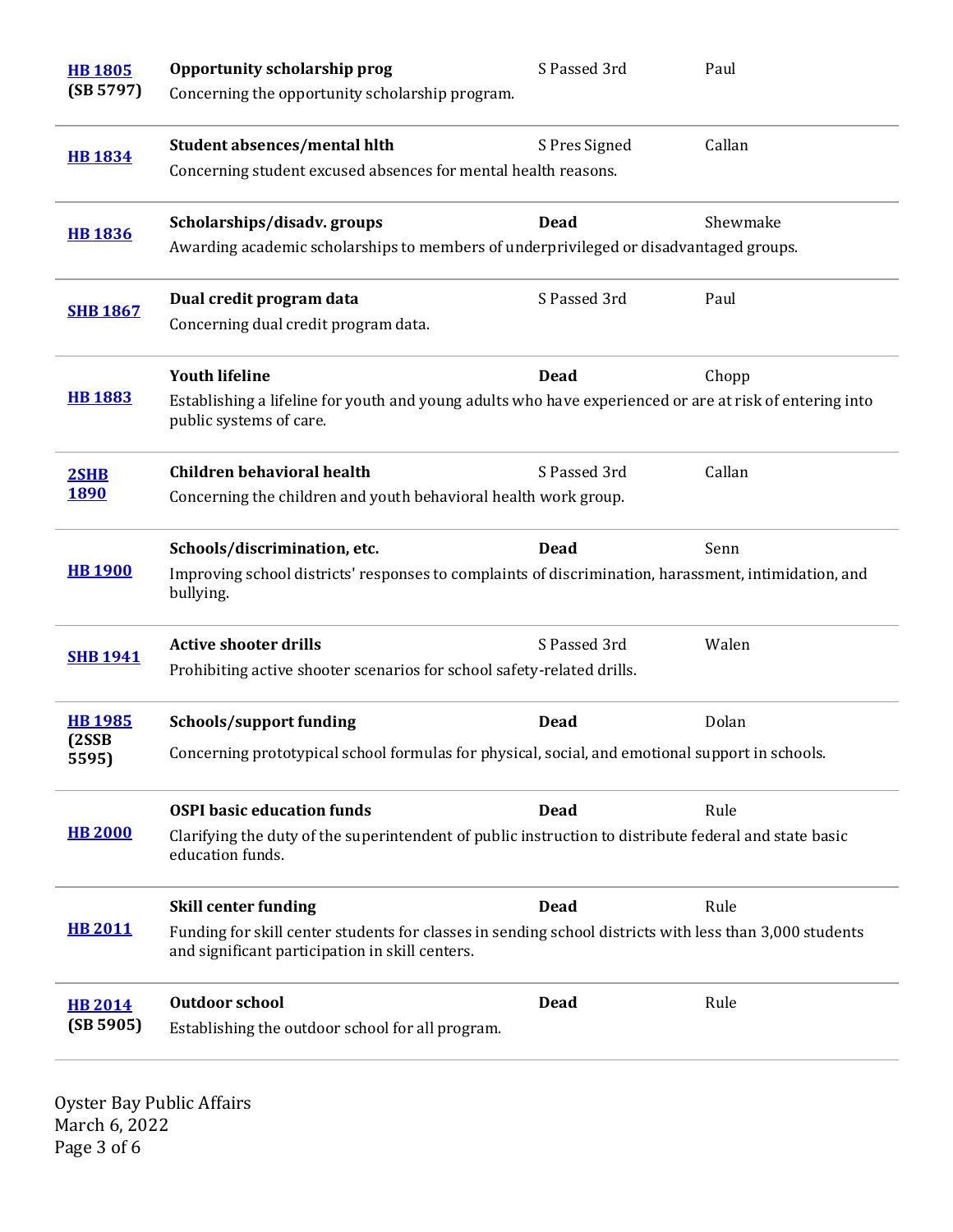| <b>HB 2041</b>    | <b>Health care for minors</b>                                                                                                     | Dead         | Walsh        |  |
|-------------------|-----------------------------------------------------------------------------------------------------------------------------------|--------------|--------------|--|
|                   | Concerning greater consistency in the provision of health care services for minors under the age of 16.                           |              |              |  |
|                   | Behavioral health work group                                                                                                      | <b>Dead</b>  | Dent         |  |
| <b>HB 2053</b>    | Creating a behavioral health work group to study the root causes of rising behavioral health issues in<br>Washington communities. |              |              |  |
| <b>HB 2056</b>    | K-12 instructional materials                                                                                                      | Dead         | Steele       |  |
|                   | Promoting academic transparency in public schools.                                                                                |              |              |  |
| 2SHB              | Outdoor learning grant prg.                                                                                                       | S Passed 3rd | Rule         |  |
| 2078 (SB<br>5925) | Establishing the outdoor school for all program.                                                                                  |              |              |  |
| <b>HIR4200</b>    | <b>School district bonds</b>                                                                                                      | <b>Dead</b>  | Stonier      |  |
| (Dead)            | Amending the Constitution to allow a simple majority of voters voting to authorize school district<br>bonds.                      |              |              |  |
| <b>SB 5043</b>    | <b>School employee housing</b>                                                                                                    | S Rules X    | Salomon      |  |
| (Dead)            | Providing housing to school district employees.                                                                                   |              |              |  |
| <b>2SSB 5147</b>  | Learning stabilization, etc.                                                                                                      | S Rules X    | Hawkins      |  |
| (Dead)            | Exploring alternative school calendars.                                                                                           |              |              |  |
|                   | Youth safety tip line                                                                                                             | S Rules X    | <b>Brown</b> |  |
| 2SSB 5327         | Creating a confidential youth safety and well-being tip line.                                                                     |              |              |  |
|                   | <b>Education ombuds awareness</b>                                                                                                 | H Passed 3rd | Wilson       |  |
| <b>SSB 5376</b>   | Promoting awareness of the governor's office of the education ombuds.                                                             |              |              |  |
|                   | Collaborative school govern.                                                                                                      | Dead         | Hasegawa     |  |
| <b>SB 5536</b>    | Establishing a collaborative school-based governance model.                                                                       |              |              |  |
| <b>SSB 5537</b>   | <b>Compulsory school attendance</b>                                                                                               | <b>Dead</b>  | Wellman      |  |
|                   | Changing compulsory school attendance requirements for children five, six, and seven years of age.                                |              |              |  |
|                   | <b>Early STEM metrics</b>                                                                                                         | <b>Dead</b>  | Wilson       |  |
| <b>SSB 5553</b>   | Providing data regarding early STEM metrics in the STEM education report card.                                                    |              |              |  |
|                   | <b>Enrollment stabilization</b>                                                                                                   | S Rules X    | Wellman      |  |
|                   |                                                                                                                                   |              |              |  |

Oyster Bay Public Affairs March 6, 2022 Page 4 of 6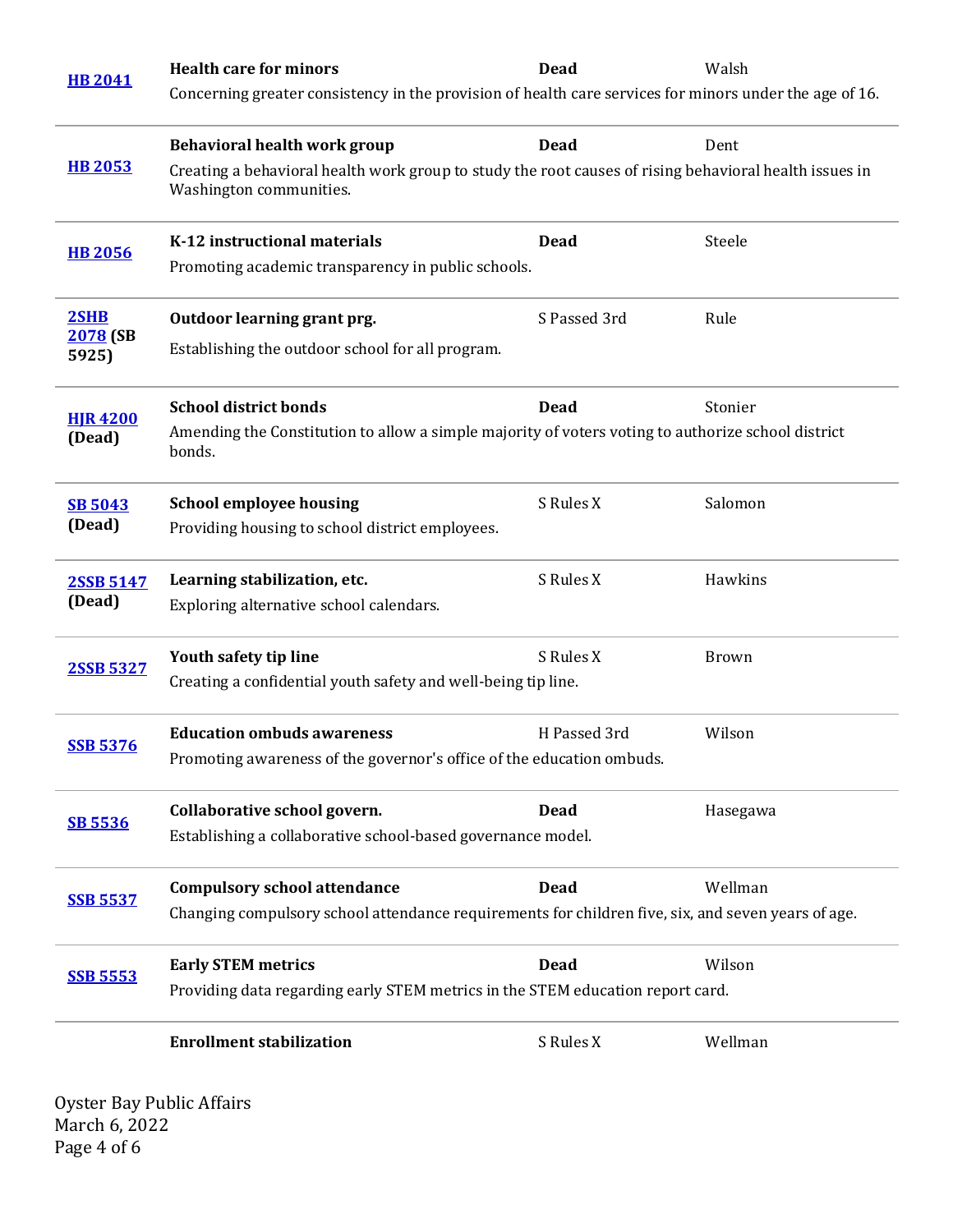| <b>SSB 5563</b><br>(SHB<br>1590) | Concerning enrollment stabilization funding to address enrollment declines due to the COVID-19<br>pandemic.                                                                            |              |          |
|----------------------------------|----------------------------------------------------------------------------------------------------------------------------------------------------------------------------------------|--------------|----------|
| <b>SSB 5594</b>                  | Bone marrow donation aware.                                                                                                                                                            | Dead         | Short    |
|                                  | Concerning public school instruction in awareness of bone marrow donation.                                                                                                             |              |          |
| 2SSB 5595<br>(HB 1985)           | <b>Schools/support funding</b>                                                                                                                                                         | S Rules X    | Wellman  |
|                                  | Concerning prototypical school formulas for physical, social, and emotional support in schools.                                                                                        |              |          |
| <b>SB 5596</b>                   | <b>Health info. disclosure</b>                                                                                                                                                         | <b>Dead</b>  | Trudeau  |
|                                  | Conforming disclosure restrictions for mental health counselors, marriage and family therapists, and<br>social workers to the requirements of the Uniform Health Care Information Act. |              |          |
| <b>E2SSB</b>                     | <b>Apprenticeship programs</b>                                                                                                                                                         | H Passed 3rd | Keiser   |
| 5600                             | Concerning the sustainability and expansion of state registered apprenticeship programs.                                                                                               |              |          |
| <b>SB 5601</b>                   | <b>School district boards</b>                                                                                                                                                          | $SL/K-12$    | Short    |
| (HB 1986)                        | Empowering school district boards of directors.                                                                                                                                        |              |          |
| <b>SB 5630</b>                   | Early learning/basic ed.                                                                                                                                                               | $SL/K-12$    | Hasegawa |
|                                  | Expanding the statutory program of basic education to include the basic education program of early<br>learning.                                                                        |              |          |
|                                  | <b>Mental health prof. licenses</b>                                                                                                                                                    | <b>Dead</b>  | Wagoner  |
| <b>SSB 5638</b>                  | Concerning expediting approval for applicants for an associate license as a social worker, mental<br>health counselor, or marriage and family therapist.                               |              |          |
|                                  | <b>Behavioral health coresponse</b>                                                                                                                                                    | H Passed 3rd | Wagoner  |
| <b>SSB 5644</b>                  | Concerning providing quality behavioral health co-response services                                                                                                                    |              |          |
| <b>SSB 5719</b>                  | <b>Dual credit costs</b>                                                                                                                                                               | S Dead       | Mullet   |
|                                  | Concerning dual credit costs.                                                                                                                                                          |              |          |
| 2SSB 5720                        | <b>Student financial literacy</b>                                                                                                                                                      | H Passed 3rd | Mullet   |
|                                  | Providing student financial literacy education.                                                                                                                                        |              |          |
|                                  | <b>Async. instructional hours</b>                                                                                                                                                      | <b>Dead</b>  | Dhingra  |
| <b>SB 5735</b>                   | Counting asynchronous instructional hours towards those required by the instructional program of<br>basic education.                                                                   |              |          |

Oyster Bay Public Affairs March 6, 2022 Page 5 of 6